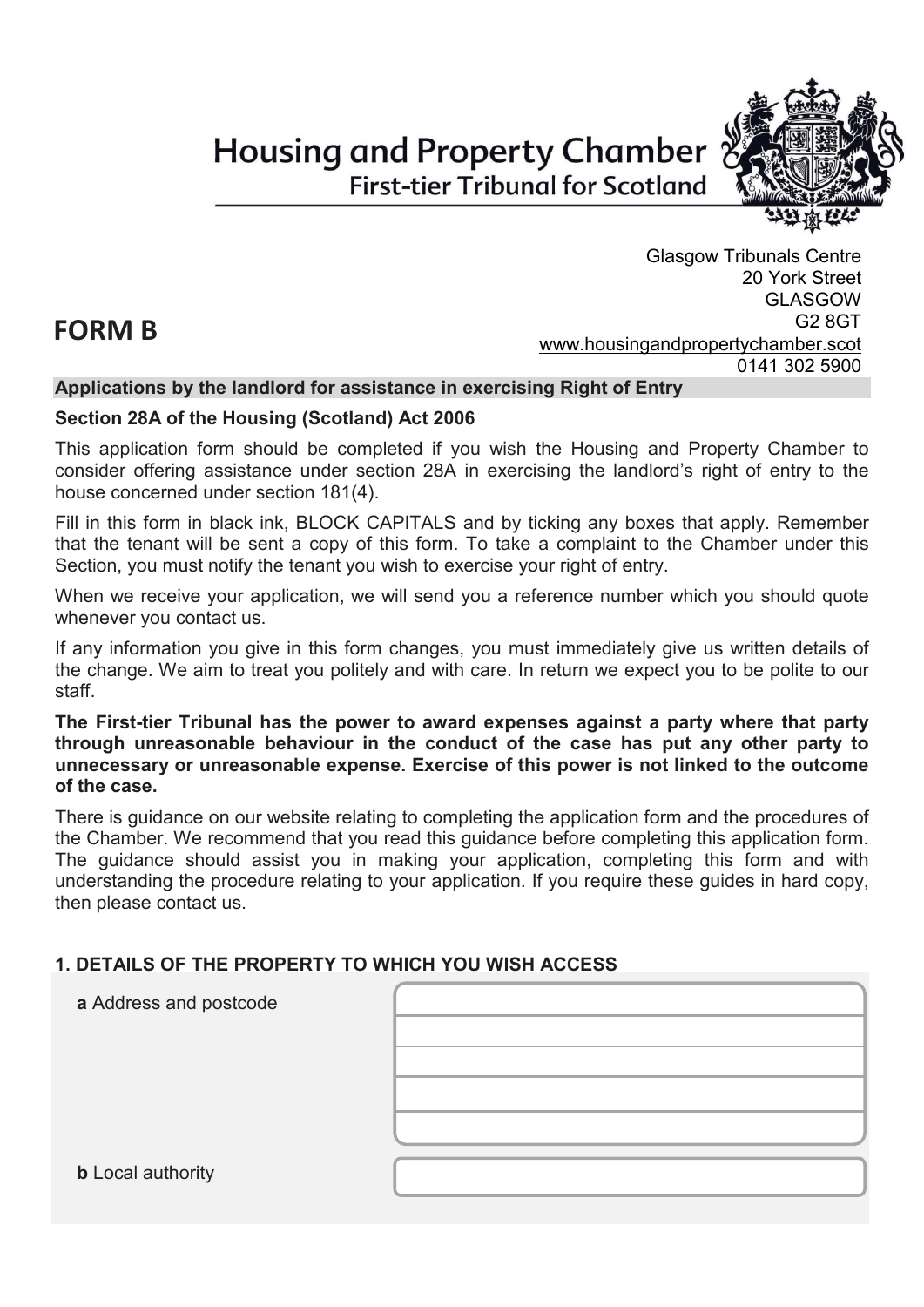#### **2. LANDLORD DETAILS**

.

(Please note that the landlord is generally the owner of the property, which may differ from the landlord's representative (such as a letting agent or solicitor)

| a Company/organisation name*            |  |
|-----------------------------------------|--|
| <b>b</b> Title (e.g. Mr, Mrs, Miss, Ms) |  |
| c First name                            |  |
| d Last name                             |  |
| e Address and postcode                  |  |
|                                         |  |
|                                         |  |
|                                         |  |
|                                         |  |
|                                         |  |
| f Telephone number                      |  |
| g Email address                         |  |
| h Landlord's registration number*       |  |

\*If the landlord's registration number cannot be supplied, please confirm separately that an application for registration has been made in accordance with section 83 of the Antisocial Behaviour etc. (Scotland) Act 2004.

If landlords jointly own the property then names of all landlords and their relevant registration numbers should be stated on the application form. Please continue on a separate sheet if necessary, clearly marked at the top with your name and the property address.

**i** Is a representative helping you with this application?

#### Yes **If Yes, please complete part 3**

Please note if Part 3 is completed, we will correspond only with your nominated representative. If the representative changes, it is important that this is notified immediately to the tribunal

No **If No, please go to part 4**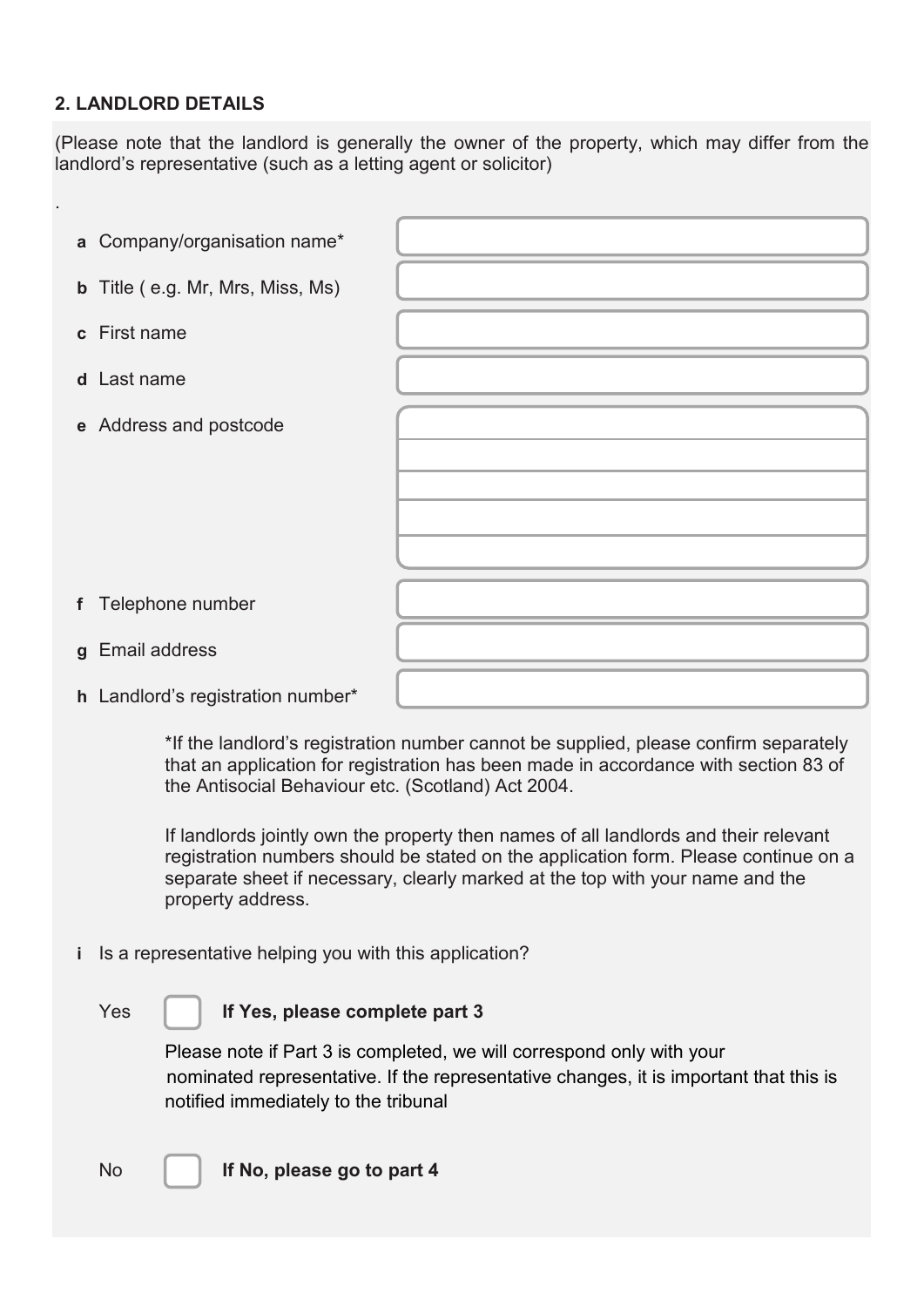## **3. LANDLORD'S REPRESENTATIVE DETAILS**

#### **Please note if Part 3 is completed, we will correspond only with your nominated representative. If the representative changes, it is important that this is notified immediately to the tribunal**

| <b>b</b> Company/organisation name*  |  |
|--------------------------------------|--|
|                                      |  |
| c Title (Mr, Mrs, Miss, Ms)          |  |
| d First name                         |  |
| e Last name                          |  |
| f Address and postcode               |  |
|                                      |  |
|                                      |  |
|                                      |  |
|                                      |  |
|                                      |  |
|                                      |  |
| g Telephone number                   |  |
| h Email address                      |  |
| <i>i</i> Representative's profession |  |

\*Optional

## **4. TENANT DETAILS**

**a** Title (Mr, Mrs, Miss, Ms)

**b** First name

**c** Last name

**d** Daytime telephone number

**e** Email address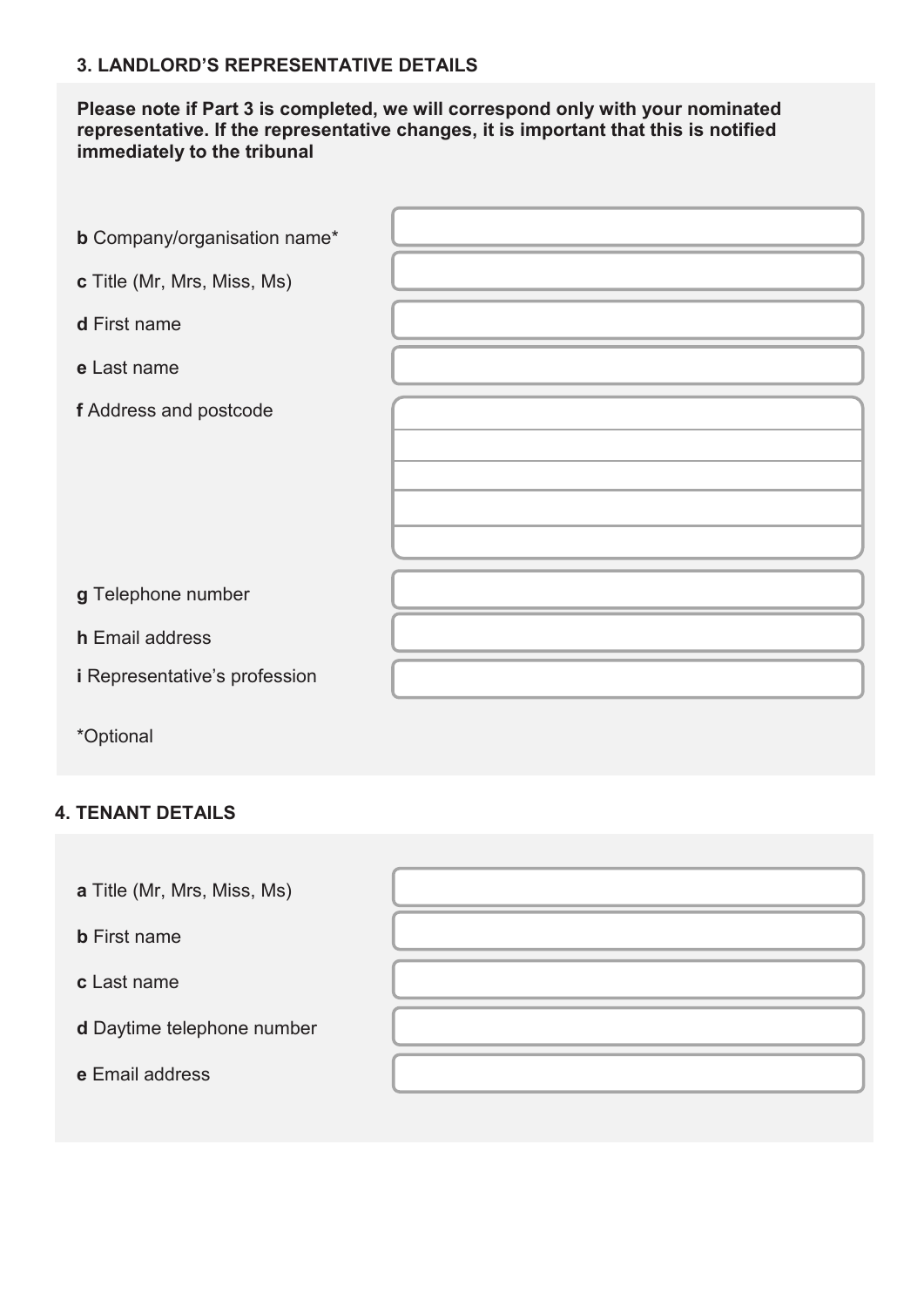#### **5. APPLICATION DETAILS**

and the property address.

- **a** Please provide **a copy of the lease or tenancy agreement**, if available. If you cannot, please give as much information about the tenancy as you can on a separate sheet of paper clearly headed with your name and the property address.
- **b** Please attach to the application **a copy of the notification sent to the tenant that the landlord wishes to exercise the landlord's right of entry**, and any subsequent correspondence relating to that notification. See the required documents section at the end of this form for details of the evidence required.
- **c** Within the last 12 months, have you made another application under section 28A of the Housing (Scotland) Act 2006 in respect to the same property? (please tick the box which applies)

| Yes |  | No |  |
|-----|--|----|--|
|-----|--|----|--|

If **Yes**, please give details, including the outcome of any applications.

**d** Please indicate from the following list the appropriate reason(s) for which entry to the property is being sought: (tick the box or boxes that apply)

Please continue on a separate sheet if necessary, clearly marked at the top with your name

to view the state and condition of the property for the purpose of determining whether the repairing standard is being met

to carry out any work necessary to comply with the duty in section 14(1)(b) (i.e. the repairing standard duty) **or** a Repairing Standard Enforcement Order (RSEO)

If you wish to explain to the Chamber the reasons for your application or the details of the works which you consider are required to be done please provide details. Please continue on a separate sheet if necessary, clearly marked at the top with your name and the property address.

**e** If applicable, please provide the name, profession and contact details of any person you intend to authorise to enter the property.